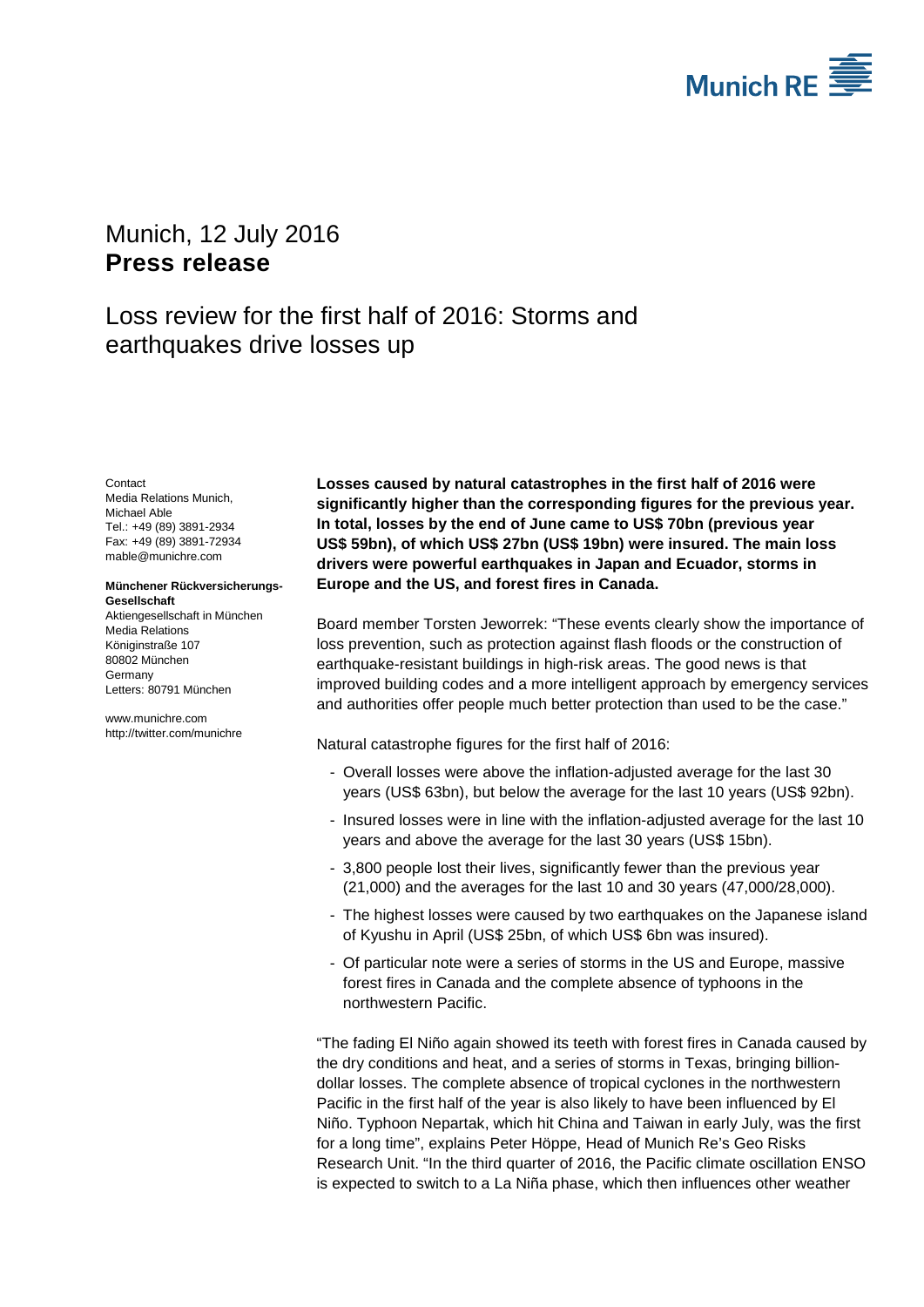

[12 July 2016](#page-0-0) **Press [release](#page-0-1)** Page 2/4

patterns across the world. For example, La Niña tends to promote the formation of hurricanes in the tropical North Atlantic and a greater number of typhoons in the Philippines."

### **Weather events**

The Canadian province of Alberta suffered devastating wildfires in early May. The fires were caused by extreme heat and drought and were fanned by strong winds, quickly spreading over thousands of hectares. The town of Fort McMurray (80,000 inhabitants) had to be completely evacuated. Canadian oilsand output fell by 40%, as production in the region was drastically reduced. Hundreds of homes burned to the ground. Direct losses from these fires totalled US\$ 3.6bn, of which US\$ 2.7bn was insured.

Much of the loss burden in the first half of 2016 can be attributed to heavy storms bringing hail, torrential rain and flash floods, which caused overall losses of over US\$ 20bn in the US and Europe. Around US\$ 12.3bn (US\$ 8.8bn insured) of this was due to series of storms in Texas and neighbouring states. The weather extremes in the southern states of the US are symptomatic of an El Niño phase, where severe storms in those regions are more likely than under neutral or La Niña conditions.

The severe weather in Europe in May and early June was primarily triggered by a persistent low pressure system extending to high atmospheric levels over central Europe. In Germany, the very slow-moving thunderstorms triggered by this phenomenon caused powerful flash floods in many areas. Especially hard hit were parts of southern Germany such as Braunsbach in Baden-Württemberg and Simbach in Bavaria, where small streams were rapidly transformed into raging torrents.

In France, the storms brought floods on the Seine and its tributaries. Hardest hit was the town of Nemours, south of Paris, where the River Loing reached record water levels. Thousands of people had to be evacuated. In Paris, the Louvre and the Musée d'Orsay had to be closed and many artworks moved to higher storeys. However, the river remained at least two metres below the record level of 1910.

On 22 and 23 June, the Netherlands was hit by thunderstorms, bringing hailstones as large as tennis balls. The town of Someren in the province of North Brabant saw enormous losses, especially in agriculture. Countless greenhouses and many entire crops were destroyed. Initial estimates put overall losses at up to €1bn (more than US\$ 1bn). These storms were linked to the highest absolute humidity ever recorded in the Netherlands.

The overall loss from the storms in Europe totalled US\$ 6.1bn ( $\epsilon$ 5.4bn), of which US\$ 3bn (€2.7bn) was insured. Losses in Germany accounted for US\$ 2.8bn (€2.6bn) of overall losses and US\$ 1.3bn (€1.2bn) of insured losses.

"Scientific studies have shown that heavy rainfall has become more frequent in certain regions of Europe over the last few decades. For example, in the period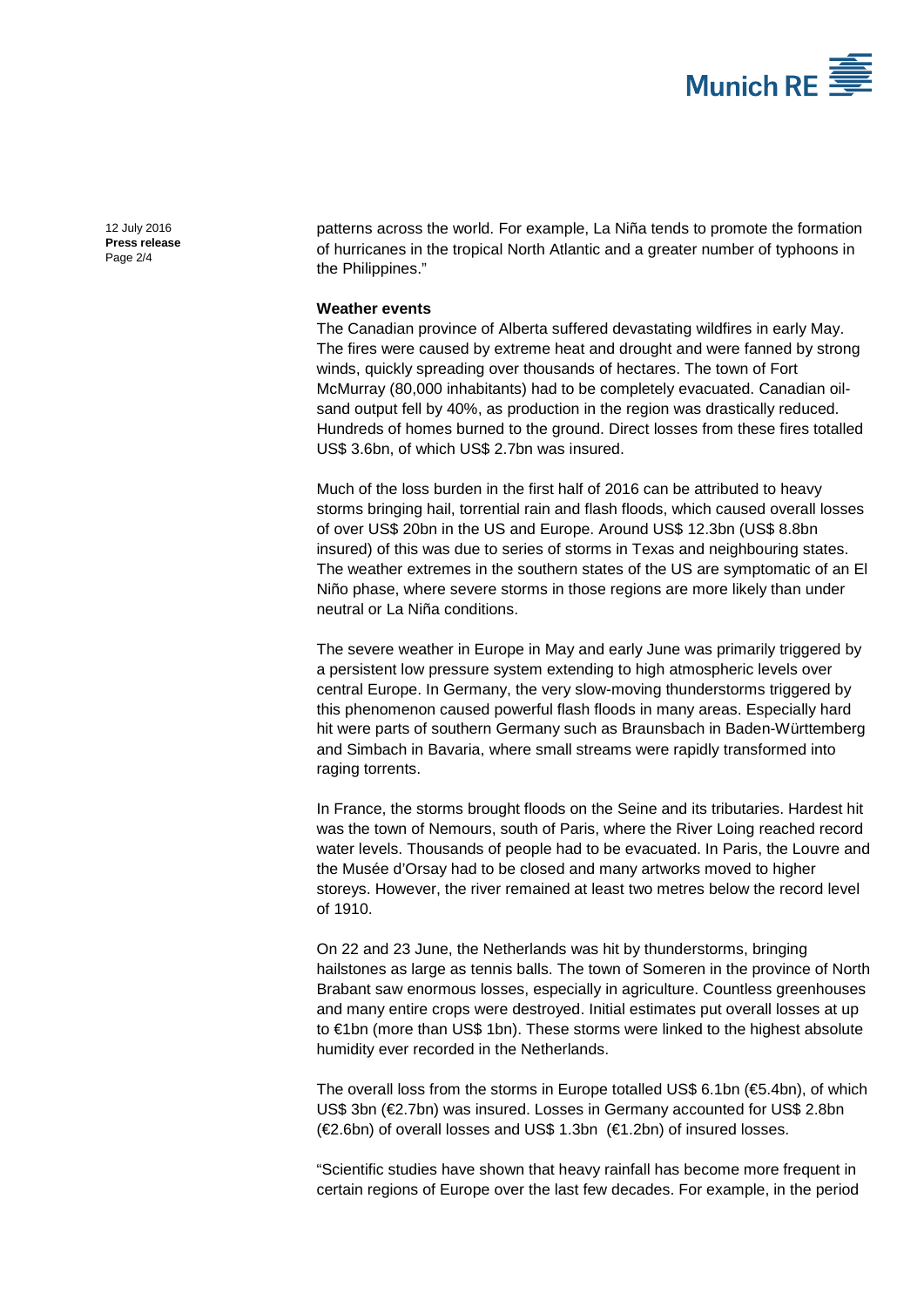

[12 July 2016](#page-0-0) **Press [release](#page-0-1)** Page 3/4

1951–2010 severe spring rainfall events that used to have a mathematical occurrence probability of once every 20 years have already increased by a factor of 1.7. Climate change is likely to have been partly responsible for this", explains Höppe.

## **Earthquakes**

Two earthquakes on the southern Japanese island of Kyushu close to the city of Kumamoto brought the biggest losses of the first half of 2016. In the space of just two days, late on 14 April and in the early hours of 16 April, two earthquakes struck (Mw 6.2 and 7.0 respectively), destroying countless buildings and killing 69 people. Tens of thousands had to be temporarily housed in emergency shelters.

Many production facilities in the region were also damaged and had to suspend operations for several weeks. This also severely hampered production at certain car manufacturers, as they were unable to obtain important components. A major manufacturer of smartphone camera modules also had to halt production. The overall loss from the two quakes came to US\$ 25bn, of which only US\$ 5.9bn was insured due to the low insurance density for earthquake risks.

The greatest number of fatalities was caused by an Mw 7.8 earthquake which hit the Pacific coast of Ecuador at almost the same time as the quakes hit Japan. Many buildings were destroyed and shopping mall roofs collapsed. Nearly 700 people were killed. As is so often the case in emerging countries, a relatively small share of the overall loss of US\$ 2.5bn was insured: US\$ 400m.

Note for the editorial staff: For further questions please contact

Media Relations Munich [Michael Able](#page-0-2) Tel.: +49 (89) 389[1-2934](#page-0-3)

Media Relations Asia Pacific Nikola Kemper Tel.: +852 2536 6936 Pia Steinberger Tel.: +852 2536 6981

Media Relations North America Beate Monastiridis-Dörr Tel.: +1 (609) 235-8699 Sharon Cooper Tel.: +1 (609) 243-8821